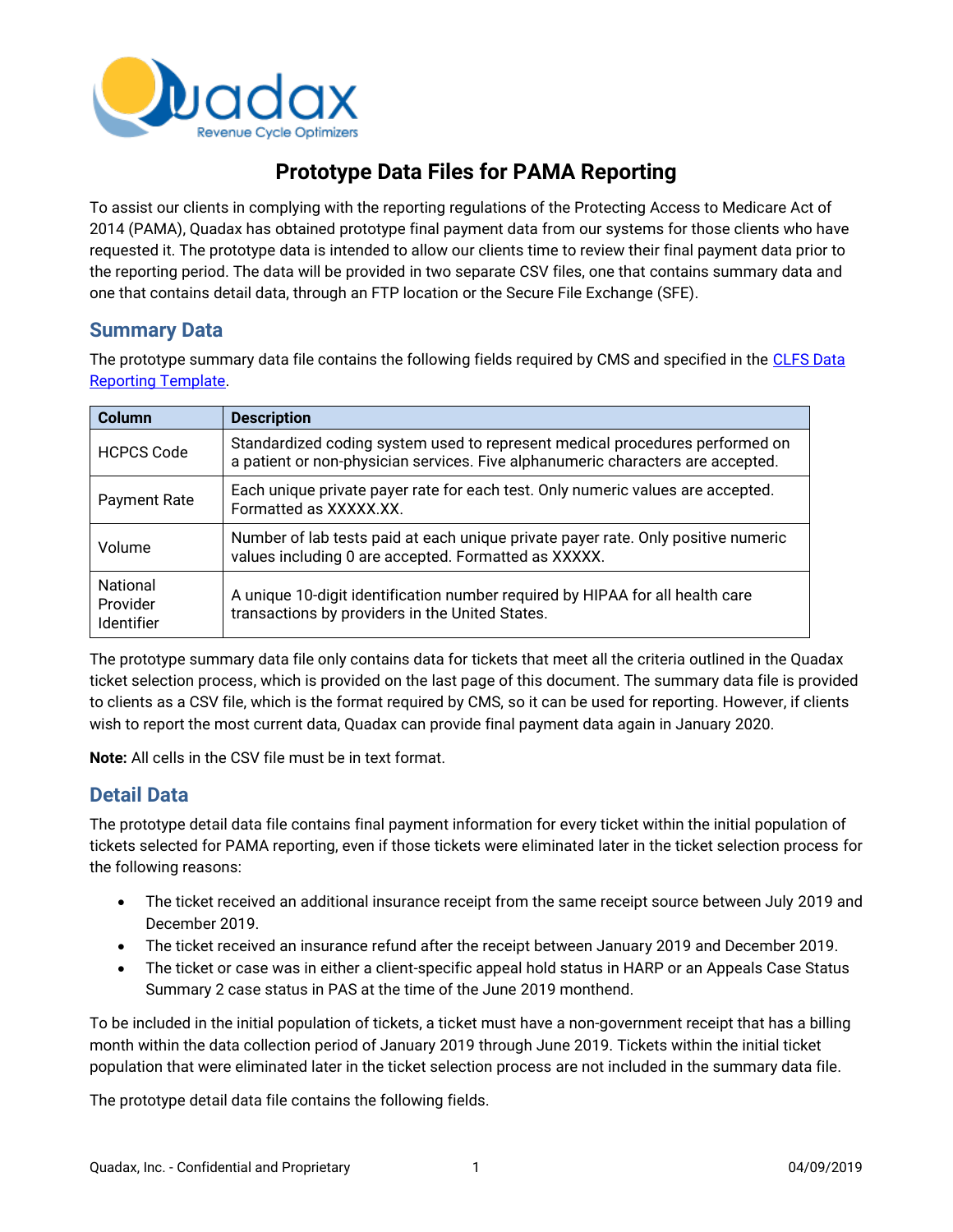| <b>Column</b>                    | <b>Description</b>                                                                                                                                                                                                                                                                                                                                                                                                                                                                                                                                                                                                                                                                                                                                                                                                                                                                                                                                                                                                                                                                                                                                                                                                                                                                                                                                                                                                                                                                                                                                                                                                                                                                                                                                                                                                                                                                 |
|----------------------------------|------------------------------------------------------------------------------------------------------------------------------------------------------------------------------------------------------------------------------------------------------------------------------------------------------------------------------------------------------------------------------------------------------------------------------------------------------------------------------------------------------------------------------------------------------------------------------------------------------------------------------------------------------------------------------------------------------------------------------------------------------------------------------------------------------------------------------------------------------------------------------------------------------------------------------------------------------------------------------------------------------------------------------------------------------------------------------------------------------------------------------------------------------------------------------------------------------------------------------------------------------------------------------------------------------------------------------------------------------------------------------------------------------------------------------------------------------------------------------------------------------------------------------------------------------------------------------------------------------------------------------------------------------------------------------------------------------------------------------------------------------------------------------------------------------------------------------------------------------------------------------------|
| <b>Ticket</b>                    | HARP ticket number.                                                                                                                                                                                                                                                                                                                                                                                                                                                                                                                                                                                                                                                                                                                                                                                                                                                                                                                                                                                                                                                                                                                                                                                                                                                                                                                                                                                                                                                                                                                                                                                                                                                                                                                                                                                                                                                                |
| <b>Billing Group</b>             | HARP billing group code.                                                                                                                                                                                                                                                                                                                                                                                                                                                                                                                                                                                                                                                                                                                                                                                                                                                                                                                                                                                                                                                                                                                                                                                                                                                                                                                                                                                                                                                                                                                                                                                                                                                                                                                                                                                                                                                           |
| <b>CPT</b>                       | Adjudicated CPT code.                                                                                                                                                                                                                                                                                                                                                                                                                                                                                                                                                                                                                                                                                                                                                                                                                                                                                                                                                                                                                                                                                                                                                                                                                                                                                                                                                                                                                                                                                                                                                                                                                                                                                                                                                                                                                                                              |
| Units                            | Number of units for the CPT code. When the source of data is an 835 remittance, the<br>units are pulled from the 835. When the source is HARP LIRP data, the units are pulled<br>from HARP.                                                                                                                                                                                                                                                                                                                                                                                                                                                                                                                                                                                                                                                                                                                                                                                                                                                                                                                                                                                                                                                                                                                                                                                                                                                                                                                                                                                                                                                                                                                                                                                                                                                                                        |
| Charge Amount                    | Amount charged to the insurance.                                                                                                                                                                                                                                                                                                                                                                                                                                                                                                                                                                                                                                                                                                                                                                                                                                                                                                                                                                                                                                                                                                                                                                                                                                                                                                                                                                                                                                                                                                                                                                                                                                                                                                                                                                                                                                                   |
| <b>DOS</b>                       | Data of service.                                                                                                                                                                                                                                                                                                                                                                                                                                                                                                                                                                                                                                                                                                                                                                                                                                                                                                                                                                                                                                                                                                                                                                                                                                                                                                                                                                                                                                                                                                                                                                                                                                                                                                                                                                                                                                                                   |
| <b>Check Date</b>                | Check date of the remittance. The check date must be between December 1, 2018<br>and June 30, 2019 for the ticket to be included in the detail data.                                                                                                                                                                                                                                                                                                                                                                                                                                                                                                                                                                                                                                                                                                                                                                                                                                                                                                                                                                                                                                                                                                                                                                                                                                                                                                                                                                                                                                                                                                                                                                                                                                                                                                                               |
| Payer Name                       | Name of the payer. Payer names vary depending on the source of the data. When the<br>source of data is an 835 remittance, the payer name is pulled from the 835. When the<br>source is HARP LIRP data, the payer name is pulled from the receipt source in HARP.                                                                                                                                                                                                                                                                                                                                                                                                                                                                                                                                                                                                                                                                                                                                                                                                                                                                                                                                                                                                                                                                                                                                                                                                                                                                                                                                                                                                                                                                                                                                                                                                                   |
| <b>Allowed Amount</b>            | Amount allowed by the insurance plan. Depending on the source of data, the allowed<br>amount is either the amount passed in the 835 remittance or the amount that was<br>calculated in HARP.                                                                                                                                                                                                                                                                                                                                                                                                                                                                                                                                                                                                                                                                                                                                                                                                                                                                                                                                                                                                                                                                                                                                                                                                                                                                                                                                                                                                                                                                                                                                                                                                                                                                                       |
| <b>Allowed Amount</b><br>by Unit | Allowed amount divided by the number of units, if the number of units is not 1 or 99.<br>This amount is displayed as the Payment Rate in the summary data file.                                                                                                                                                                                                                                                                                                                                                                                                                                                                                                                                                                                                                                                                                                                                                                                                                                                                                                                                                                                                                                                                                                                                                                                                                                                                                                                                                                                                                                                                                                                                                                                                                                                                                                                    |
| <b>NPI</b>                       | National Provider Identifier. A unique 10-digit identification number required by HIPAA<br>for all health care transactions by providers in the United States.                                                                                                                                                                                                                                                                                                                                                                                                                                                                                                                                                                                                                                                                                                                                                                                                                                                                                                                                                                                                                                                                                                                                                                                                                                                                                                                                                                                                                                                                                                                                                                                                                                                                                                                     |
| Source                           | Source of data. Options are:<br>P. Payer 835 remittance.<br>$\bullet$<br>H. HARP Line Item Receipt Posting (LIRP).<br>$\bullet$<br>R. RemitMax 835 remittance.<br>$\bullet$<br>None. The ticket does not have an 835 remittance or HARP LIRP data. The<br>only information displayed in the detail data for tickets without an 835 or<br>HARP LIRP data is the ticket number and the source. Tickets without an 835<br>remittance or LIRP data are excluded from the summary data file.<br>If the ticket was excluded from the summary data file, one of the following notes will<br>be displayed after the source to indicate why the ticket was excluded:<br>Zero allowed. The ticket was excluded because it has a zero allowed amount.<br>Quadax has made the reasonable assumption that the final payment is equal<br>to the allowed amount, and only non-zero final payments need to be reported<br>to CMS.<br>Non-applicable HCPCS/CPTs. The ticket was excluded because it has a non-<br>٠<br>applicable HCPCS/CPT code. Only applicable HCPCS/CPT codes specified in<br>the CLFS Applicable Information HCPCS Codes spreadsheet file on the CMS<br>website can be reported to CMS. The only information displayed in the detail<br>data for tickets with non-applicable HCPCS/CPT codes is the ticket number<br>and the source.<br>$P/R$ – LOB Exclusion. The ticket was excluded because the payer or<br>RemitMax 835 remittance does not have one of the following Line of<br>Business (LOB) codes: 11, 12, 13, 14, 15, 16, BL, CI, or HM. Only payments<br>from private payers can be reported to CMS, so payer and RemitMax data is<br>filtered by LOB code to eliminate payments from government payers.<br>Billing Group Exclusion. The ticket was excluded because the billing group<br>does not use the 14X type of bill, which is used to bill non-patients. For |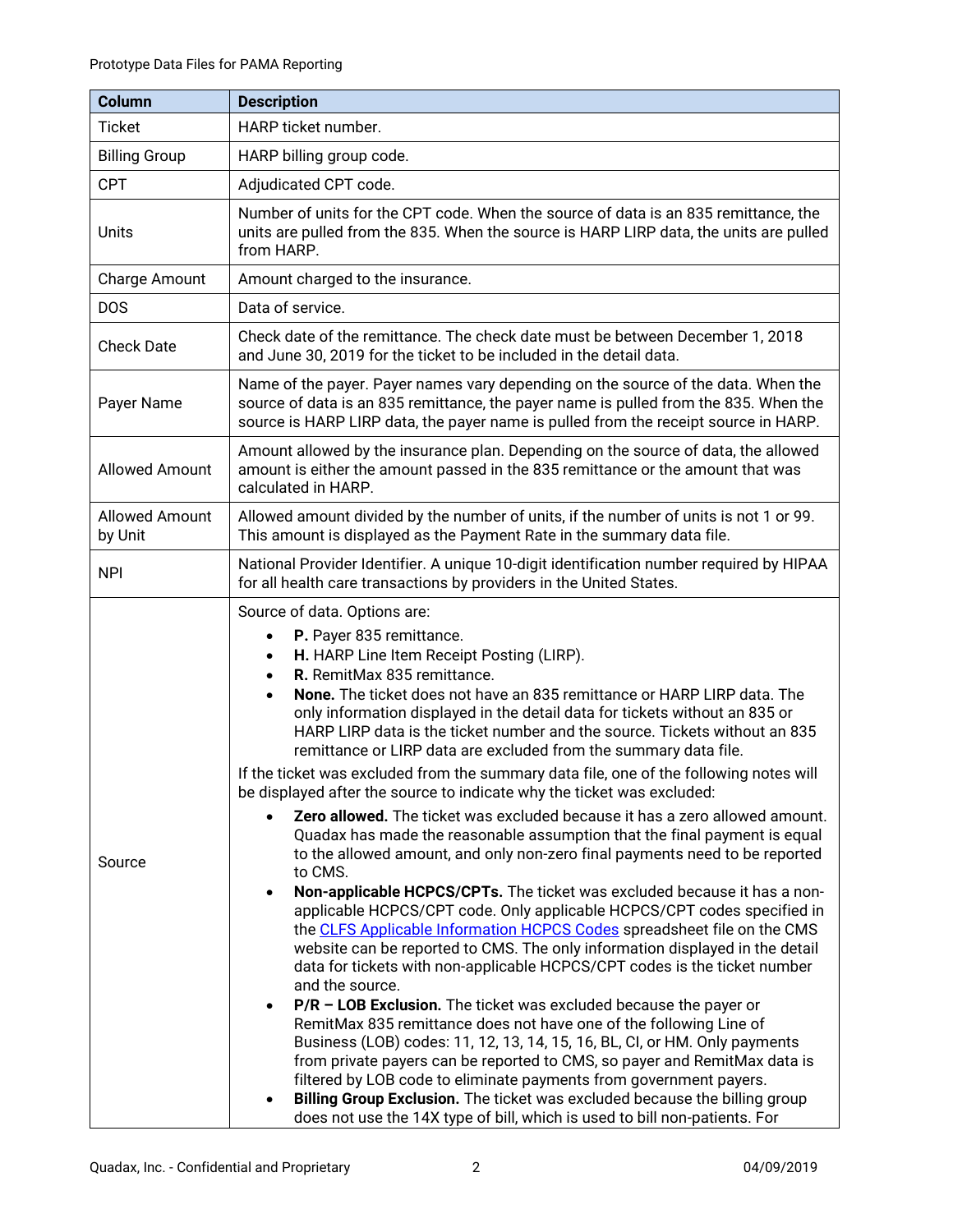| <b>Column</b> | <b>Description</b>                                                                                                                                                                                                                                                                                                                                                                                                                                          |
|---------------|-------------------------------------------------------------------------------------------------------------------------------------------------------------------------------------------------------------------------------------------------------------------------------------------------------------------------------------------------------------------------------------------------------------------------------------------------------------|
|               | hospital outreach laboratories, only payments for laboratory tests billed to<br>non-patients need to be reported to CMS.                                                                                                                                                                                                                                                                                                                                    |
|               | LQ Exclusion - M15/N19. The ticket was excluded because the service was<br>$\bullet$<br>returned by the payer with one of the bundling ANSI remark codes, M15 or<br>N19, and is not a final payment. Only non-zero final payments need to be<br>reported to CMS.<br>Takeback. The ticket was excluded because the payment was reversed by the<br>$\bullet$<br>payer and is not a final payment. Only non-zero final payments need to be<br>reported to CMS. |

## **Filtering Data**

Applicable laboratories may only report final payment amounts from private payers, so traditional Medicare, Medicaid, and other government receipts must not be reported. To ensure that only payments from private payers are reflected in the data files, payer and RemitMax 835 remittance data is filtered by Line of Business (LOB) code, and HARP LIRP data is filtered by receipt source. The data files only include primary payments from payer and RemitMax 835 remittances with LOB codes 11, 12, 13, 14, 15, 16, BL, CI, and HM, and primary payments from HARP LIRP data with receipt sources that match the summary insurance financial category or rerouted summary insurance financial category of the receipt. The LOB codes are defined below.

| <b>LOB</b><br>Code | <b>Description</b>                                   |
|--------------------|------------------------------------------------------|
| 11                 | Other Non-Federal Programs                           |
| 12                 | Preferred Provider Organization (PPO)                |
| 13                 | Point of Service (POS)                               |
| 14                 | Exclusive Provider Organization (EPO)                |
| 15                 | Indemnity Insurance                                  |
| 16                 | Health Maintenance Organization (HMO) Medicare Risk* |
| BL                 | <b>Blue Cross/Blue Shield</b>                        |
| СI                 | Commercial Insurance                                 |
| HМ                 | Health Maintenance Organization                      |

*\*This is the LOB code for Medicare Advantage, which is included as private payer data.*

Payer and RemitMax 835 remittance and HARP LIRP data is further filtered by check date, allowed amount, and HCPCS code. If the check date is not between December 1, 2018 and June 30, 2019, the line-level receipt has a zero allowed amount, or the charge line has a non-applicable HCPCS code, the data will not be included in the data files.

**Note:** When a ticket has multiple payments during the data collection period, Quadax has made the reasonable assumption that final payment is the most recent allowed amount.

## **Modifying Data**

After reviewing the prototype summary and detail data files, clients may wish to modify their detail data or their LIRP data in HARP. The prototype summary and detail data files are static CSV files, so updating the detail file or HARP LIRP data will not change the prototype summary data. If the client modifies the prototype detail data, the client is responsible for manually updating the summary data to reflect the update before submitting it to CMS.